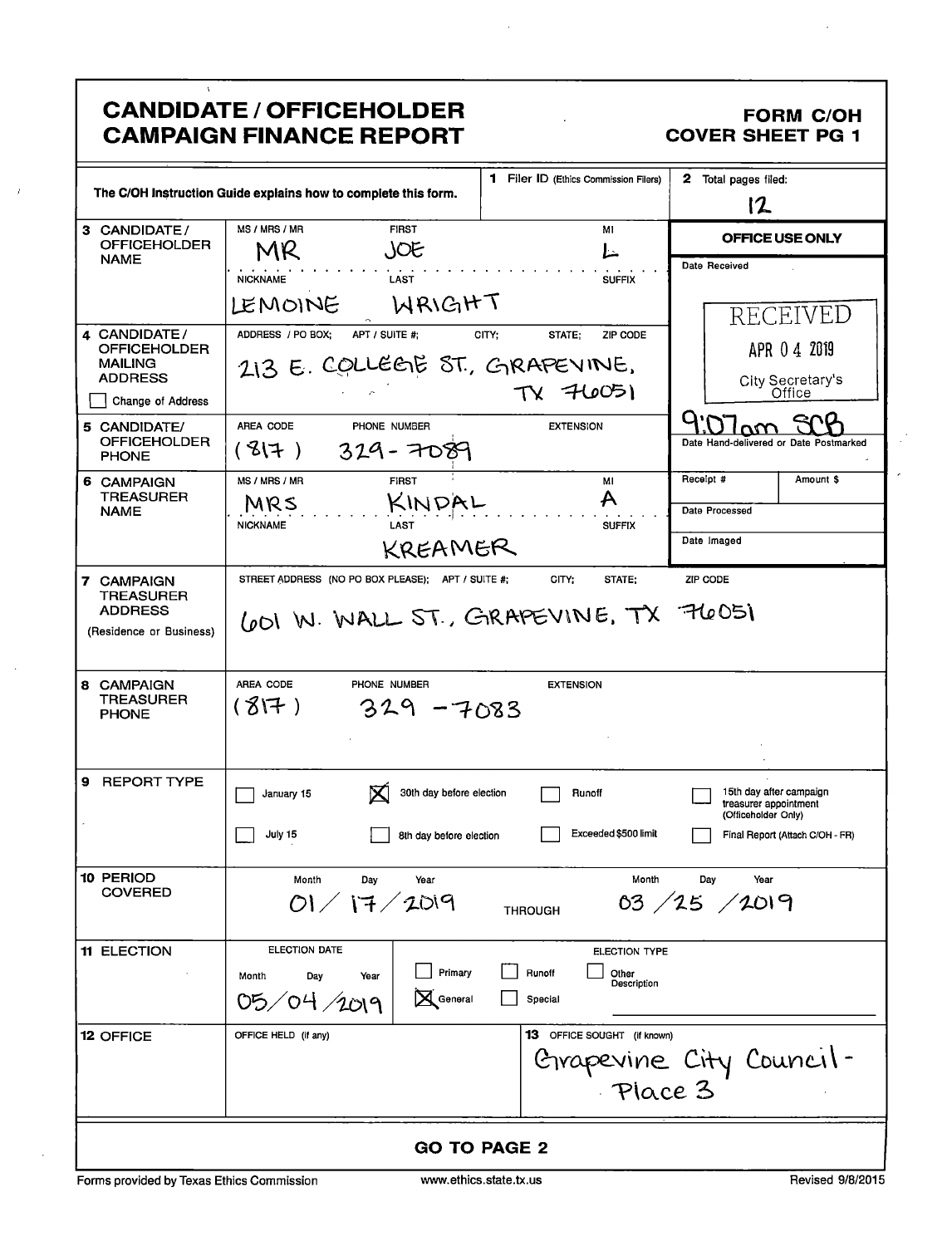# CANDIDATE / OFFICEHOLDER<br>CAMPAIGN FINANCE REPORT CAMPAIGN FINANCE REPORT **CAMPAIGN FINANCE REPORT**

 $\bar{z}$ 

| 14 C/OH NAME<br>JOE                                                                                                                                                                                                                                                                  | LEMOINE WRIGHT                                                                           |                                                                                                                                                                                                                                                                                                                                                                         | 15 Filer ID (Ethics Commission Filers) |
|--------------------------------------------------------------------------------------------------------------------------------------------------------------------------------------------------------------------------------------------------------------------------------------|------------------------------------------------------------------------------------------|-------------------------------------------------------------------------------------------------------------------------------------------------------------------------------------------------------------------------------------------------------------------------------------------------------------------------------------------------------------------------|----------------------------------------|
| <b>16 NOTICE FROM</b><br><b>POLITICAL</b><br>COMMITTEE(S)                                                                                                                                                                                                                            | OF SUCH EXPENDITURES.                                                                    | THIS BOX IS FOR NOTICE OF POLITICAL CONTRIBUTIONS ACCEPTED OR POLITICAL EXPENDITURES MADE BY POLITICAL COMMITTEES TO<br>SUPPORT THE CANDIDATE / OFFICEHOLDER. THESE EXPENDITURES MAY HAVE BEEN MADE WITHOUT THE CANDIDATE'S OR OFFICEHOLDER'S<br>KNOWLEDGE OR CONSENT. CANDIDATES AND OFFICEHOLDERS ARE REQUIRED TO REPORT THIS INFORMATION ONLY IF THEY RECEIVE NOTICE |                                        |
|                                                                                                                                                                                                                                                                                      | <b>COMMITTEE TYPE</b>                                                                    | <b>COMMITTEE NAME</b>                                                                                                                                                                                                                                                                                                                                                   |                                        |
|                                                                                                                                                                                                                                                                                      | GENERAL                                                                                  |                                                                                                                                                                                                                                                                                                                                                                         |                                        |
|                                                                                                                                                                                                                                                                                      | SPECIFIC                                                                                 | <b>COMMITTEE ADDRESS</b>                                                                                                                                                                                                                                                                                                                                                |                                        |
|                                                                                                                                                                                                                                                                                      |                                                                                          | COMMITTEE CAMPAIGN TREASURER NAME                                                                                                                                                                                                                                                                                                                                       |                                        |
| <b>Additional Pages</b>                                                                                                                                                                                                                                                              |                                                                                          | COMMITTEE CAMPAIGN TREASURER ADDRESS                                                                                                                                                                                                                                                                                                                                    |                                        |
|                                                                                                                                                                                                                                                                                      |                                                                                          |                                                                                                                                                                                                                                                                                                                                                                         |                                        |
| <b>17 CONTRIBUTION</b><br><b>TOTALS</b>                                                                                                                                                                                                                                              | 1.                                                                                       | TOTAL POLITICAL CONTRIBUTIONS OF \$50 OR LESS (OTHER THAN<br>PLEDGES, LOANS, OR GUARANTEES OF LOANS), UNLESS ITEMIZED                                                                                                                                                                                                                                                   | \$<br>ඏ                                |
|                                                                                                                                                                                                                                                                                      | 2.                                                                                       | TOTAL POLITICAL CONTRIBUTIONS<br>(OTHER THAN PLEDGES, LOANS, OR GUARANTEES OF LOANS)                                                                                                                                                                                                                                                                                    | \$10,094.32                            |
| <b>EXPENDITURE</b><br><b>TOTALS</b>                                                                                                                                                                                                                                                  | З.<br>TOTAL POLITICAL EXPENDITURES OF \$100 OR LESS.<br>\$<br>O<br>UNLESS ITEMIZED       |                                                                                                                                                                                                                                                                                                                                                                         |                                        |
|                                                                                                                                                                                                                                                                                      | 4.<br>\$19,160.70<br>TOTAL POLITICAL EXPENDITURES                                        |                                                                                                                                                                                                                                                                                                                                                                         |                                        |
| <b>CONTRIBUTION</b><br><b>BALANCE</b>                                                                                                                                                                                                                                                | 5.<br>TOTAL POLITICAL CONTRIBUTIONS MAINTAINED AS OF THE LAST DAY<br>OF REPORTING PERIOD |                                                                                                                                                                                                                                                                                                                                                                         | \$10,889.30                            |
| <b>OUTSTANDING</b><br><b>LOAN TOTALS</b>                                                                                                                                                                                                                                             | 6.                                                                                       | TOTAL PRINCIPAL AMOUNT OF ALL OUTSTANDING LOANS AS OF THE<br>LAST DAY OF THE REPORTING PERIOD                                                                                                                                                                                                                                                                           | \$20,000.00                            |
| <b>18 AFFIDAVIT</b>                                                                                                                                                                                                                                                                  |                                                                                          |                                                                                                                                                                                                                                                                                                                                                                         |                                        |
| I swear, or affirm, under penalty of perjury, that the accompanying report is<br>true and correct and includes all information required to be reported by me<br>DEB DONALDSON<br>under Title 15, Election Code.<br><b>Notary Public</b><br>STATE OF TEXAS<br>My Comm. Exp. 1-24-2021 |                                                                                          |                                                                                                                                                                                                                                                                                                                                                                         |                                        |
|                                                                                                                                                                                                                                                                                      |                                                                                          | Sighature                                                                                                                                                                                                                                                                                                                                                               | of Candidate or Officeholder           |
| AFFIX NOTARY STAMP / SEALABOVE                                                                                                                                                                                                                                                       |                                                                                          |                                                                                                                                                                                                                                                                                                                                                                         |                                        |
| <u>Zunowe Wlught</u><br>Sworn to and subscribed before me, by the said<br>this the                                                                                                                                                                                                   |                                                                                          |                                                                                                                                                                                                                                                                                                                                                                         |                                        |
| to certify which, witness my hand and seal of office.<br>day                                                                                                                                                                                                                         |                                                                                          |                                                                                                                                                                                                                                                                                                                                                                         |                                        |
|                                                                                                                                                                                                                                                                                      |                                                                                          |                                                                                                                                                                                                                                                                                                                                                                         |                                        |
| Signature of officer administering oath                                                                                                                                                                                                                                              |                                                                                          | Printed name of officer administering oath                                                                                                                                                                                                                                                                                                                              | Title of officer administering oath    |
| Forms provided by Texas Ethics Commission                                                                                                                                                                                                                                            |                                                                                          | www.ethics.state.tx.us                                                                                                                                                                                                                                                                                                                                                  | Revised 9/8/2015                       |

 $\bar{z}$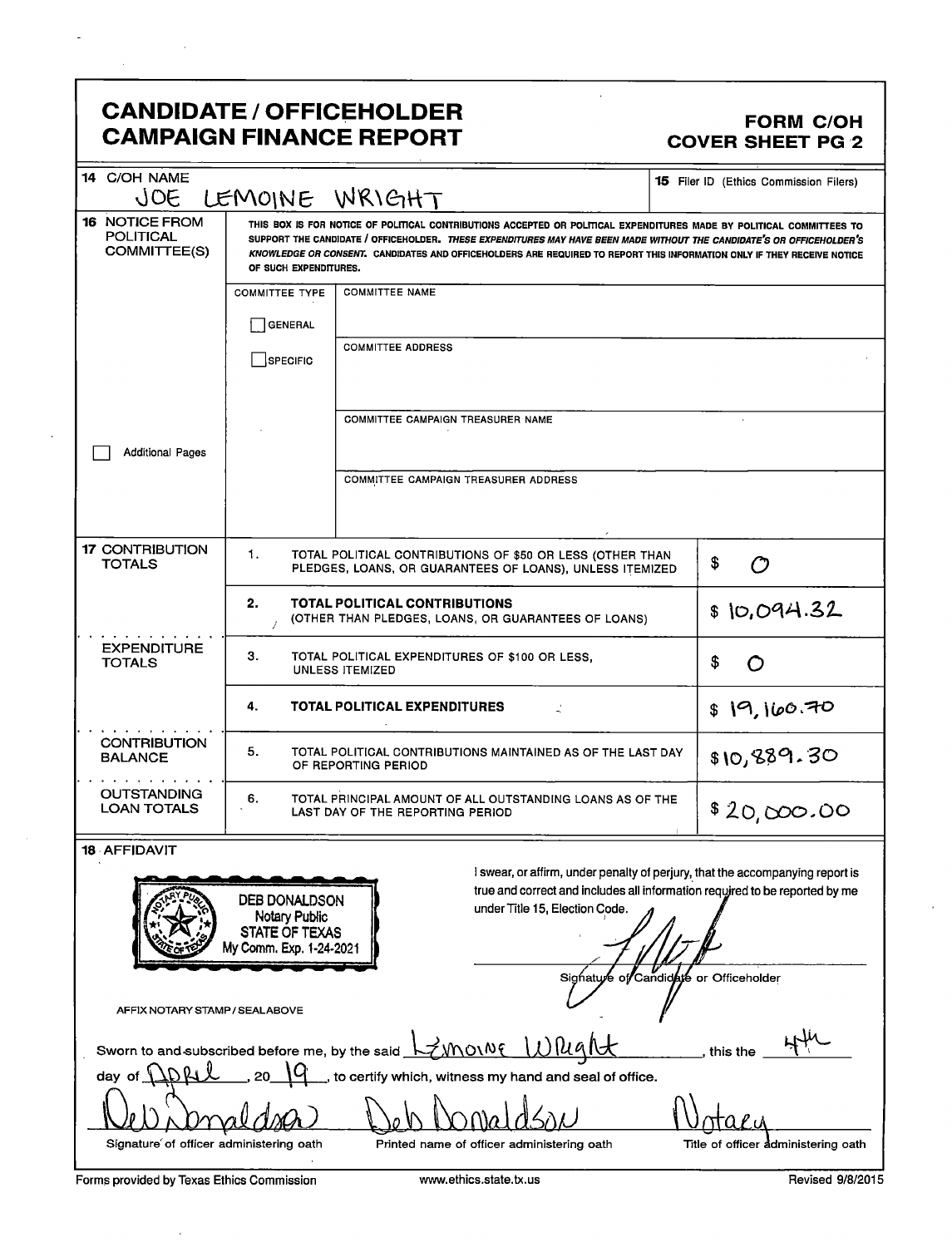# SUBTOTALS - C/OH FORM C/OH

# COVER SHEET PG 3

| 19           | <b>FILER NAME</b><br>20                                                                      | Filer ID (Ethics Commission Filers) |
|--------------|----------------------------------------------------------------------------------------------|-------------------------------------|
|              | (JOE<br>LEMOINE WRIGHT                                                                       |                                     |
|              | 21 SCHEDULE SUBTOTALS<br><b>NAME OF SCHEDULE</b>                                             | <b>SUBTOTAL</b><br><b>AMOUNT</b>    |
| $\mathbf{1}$ | IХ<br>SCHEDULE A1: MONETARY POLITICAL CONTRIBUTIONS                                          | \$10,050.00                         |
| 2.           | $\boxtimes$<br>SCHEDULE A2: NON-MONETARY (IN-KIND) POLITICAL CONTRIBUTIONS                   | \$44.32                             |
| з.           | SCHEDULE B: PLEDGED CONTRIBUTIONS                                                            | \$                                  |
| 4.           | M<br><b>SCHEDULE E: LOANS</b>                                                                |                                     |
| 5.           | SCHEDULE F1: POLITICAL EXPENDITURES MADE FROM POLITICAL CONTRIBUTIONS                        | $\frac{$20,000.00}{19,100.70}$      |
| 6.           | SCHEDULE F2: UNPAID INCURRED OBLIGATIONS                                                     | \$                                  |
| 7.           | SCHEDULE F3: PURCHASE OF INVESTMENTS MADE FROM POLITICAL CONTRIBUTIONS                       | \$                                  |
| 8.           | SCHEDULE F4: EXPENDITURES MADE BY CREDIT CARD                                                | S                                   |
| 9.           | SCHEDULE G: POLITICAL EXPENDITURES MADE FROM PERSONAL FUNDS                                  | \$                                  |
| 10.          | SCHEDULE H: PAYMENT MADE FROM POLITICAL CONTRIBUTIONS TO A BUSINESS OF C/OH                  | S                                   |
| 11.          | SCHEDULE I: NON-POLITICAL EXPENDITURES MADE FROM POLITICAL CONTRIBUTIONS                     | \$                                  |
| 12.          | SCHEDULE K: INTEREST, CREDITS, GAINS, REFUNDS, AND CONTRIBUTIONS<br><b>RETURNED TO FILER</b> | \$                                  |
|              |                                                                                              |                                     |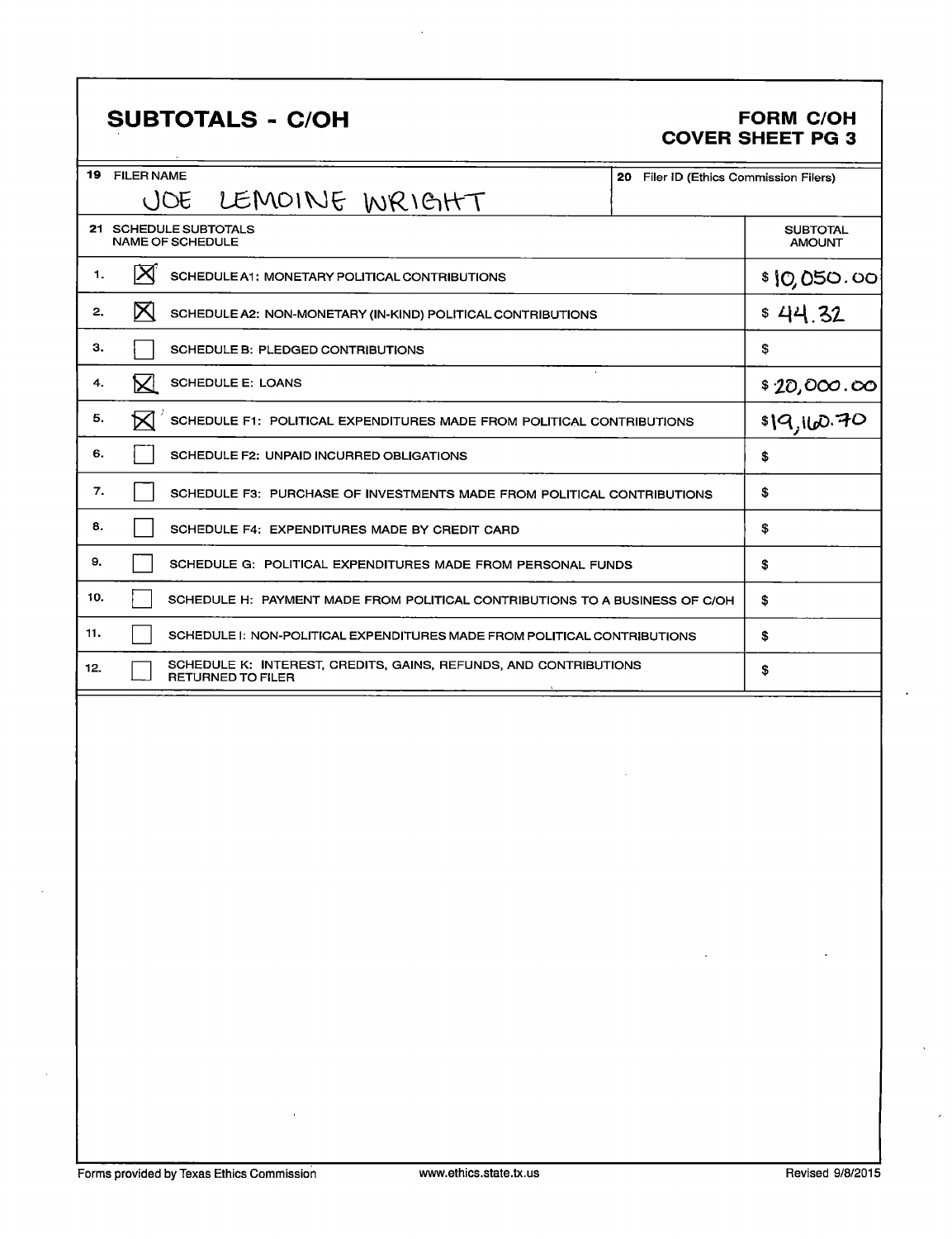|                     | <b>MONETARY POLITICAL CONTRIBUTIONS</b>                                                                                                                        |                                    | <b>SCHEDULE A1</b>                    |
|---------------------|----------------------------------------------------------------------------------------------------------------------------------------------------------------|------------------------------------|---------------------------------------|
|                     | The Instruction Guide explains how to complete this form.                                                                                                      |                                    | 1 Total pages Schedule A1:            |
| 2 FILER NAME<br>JOE | LEMOINE WRIGHT                                                                                                                                                 |                                    | 3 Filer ID (Ethics Commission Filers) |
| 4 Date              | 5 Full name of contributor<br>out-of-state PAC (ID#:                                                                                                           |                                    | 7 Amount of contribution (\$)         |
| 1/28/19             | Mike Lease<br>6 Contributor address; City; State; Zip Code                                                                                                     |                                    | \$300.00                              |
|                     | 314 Drexel Dr., Grapevine, TX 76051                                                                                                                            |                                    |                                       |
| 8                   | Principal occupation / Job title (See Instructions)                                                                                                            | 9 Employer (See Instructions)      |                                       |
| President           |                                                                                                                                                                |                                    | <u>Structures</u> and Interiors, Inc. |
| Date                | Full name of contributor<br>out-of-state PAC (ID#:                                                                                                             |                                    | Amount of contribution (\$)           |
| $2 5 $ 19           | Dustin : Alicia Parker<br>Contributor address;<br>City;                                                                                                        | State; Zip Code                    | \$5,000.00                            |
|                     | 3500 Heritage Ave., Gropevine, Tx 40051                                                                                                                        |                                    | C                                     |
|                     | Principal occupation / Job title (See Instructions)                                                                                                            | <b>Employer (See Instructions)</b> |                                       |
|                     | Owner                                                                                                                                                          | BOX                                | <u>Insurance</u>                      |
| Date                | Full name of contributor<br>out-of-state PAC (ID#:                                                                                                             |                                    | Amount of contribution (\$)           |
| 25/19               | Kenneth + Clydene Johnson<br>Contributor address;                                                                                                              | City; State; Zip Code              | \$200.00                              |
|                     | 812 W. Sunset St., Grapevine, TX 76051                                                                                                                         |                                    |                                       |
|                     | Principal occupation / Job title (See Instructions)                                                                                                            | Employer (See Instructions)        |                                       |
| Date                | Full name of contributor<br>out-of-state PAC (ID#:<br>Ron                                                                                                      |                                    | Amount of contribution (\$)           |
| 2/20/19             | Contributor address;<br>City;                                                                                                                                  | State; Zip Code                    | $\phi$ \ $\infty$ . 00                |
|                     | 331 Pebblebrook Dr., Grapevine, TX                                                                                                                             |                                    |                                       |
|                     | Principal occupation / Job title (See Instructions)                                                                                                            | Employer (See Instructions)        |                                       |
|                     | Manager                                                                                                                                                        | STACY                              | Furniture                             |
| Λ                   |                                                                                                                                                                |                                    |                                       |
|                     | ATTACH ADDITIONAL COPIES OF THIS SCHEDULE AS NEEDED<br>If contributor is out-of-state PAC, please see instruction guide for additional reporting requirements. |                                    |                                       |

 $\sim$ 

 $\sim$ 

 $\hat{\boldsymbol{\beta}}$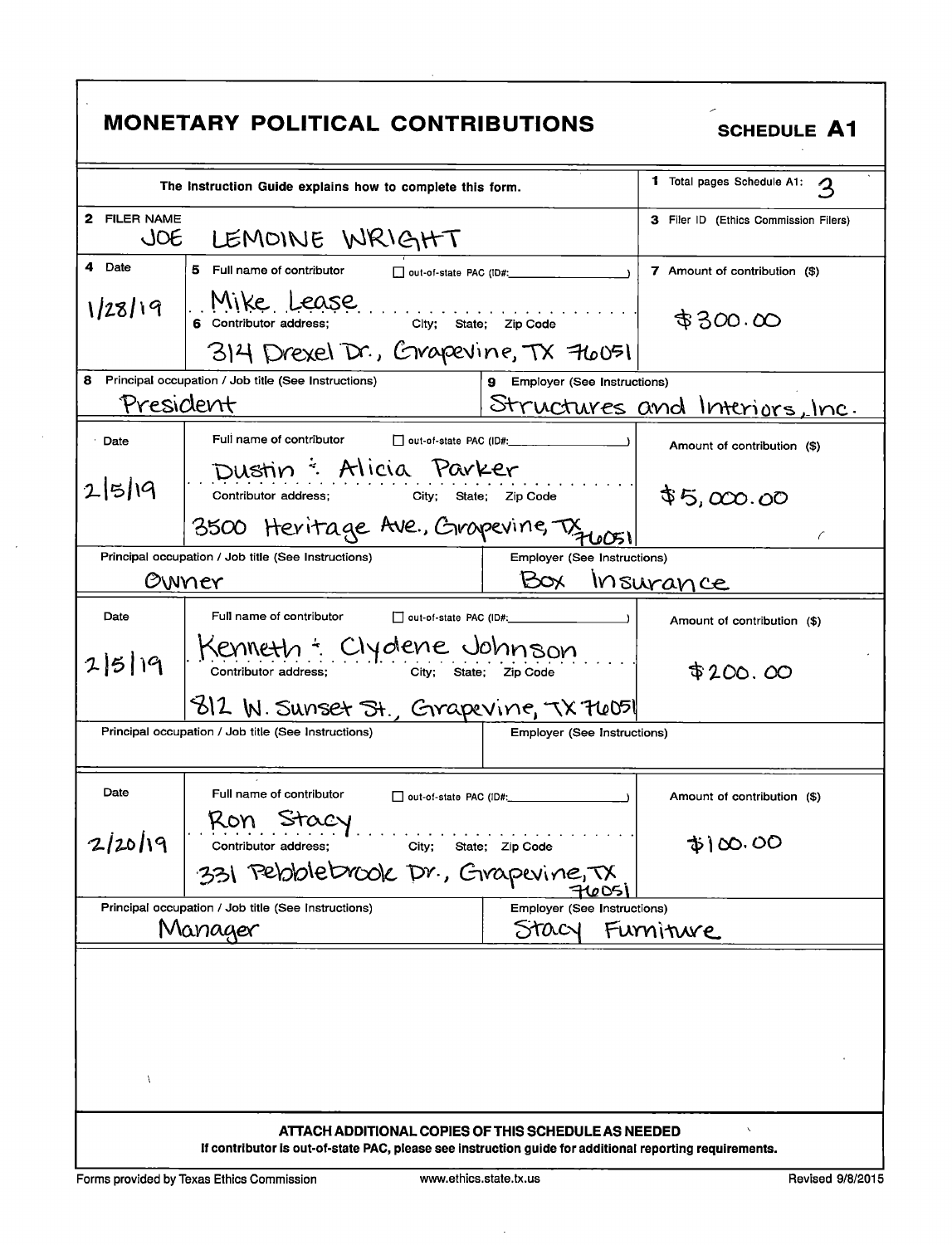|                                                                                                                                                                | <b>MONETARY POLITICAL CONTRIBUTIONS</b>                                                                                            | <b>SCHEDULE A1</b>                     |                                             |
|----------------------------------------------------------------------------------------------------------------------------------------------------------------|------------------------------------------------------------------------------------------------------------------------------------|----------------------------------------|---------------------------------------------|
|                                                                                                                                                                | The Instruction Guide explains how to complete this form.                                                                          |                                        | 1 Total pages Schedule A1:<br>$\mathcal{P}$ |
| 2 FILER NAME                                                                                                                                                   | JOE LEMOINE WRIGHT                                                                                                                 |                                        | 3 Filer ID (Ethics Commission Filers)       |
| 4 Date                                                                                                                                                         | 5 Full name of contributor                                                                                                         | out-of-state PAC (ID#:                 | 7 Amount of contribution (\$)               |
| 2/20/19                                                                                                                                                        | Simeon Myers<br>6 Contributor address; City; State; Zip Code<br>74 Sampsell Rol, Montgomery, PA 17752                              |                                        | \$100.00                                    |
|                                                                                                                                                                | 8 Principal occupation / Job title (See Instructions)<br>CEO                                                                       | 9 Employer (See Instructions)<br>Arise |                                             |
| Date                                                                                                                                                           | Full name of contributor<br>Melva Stanfield                                                                                        |                                        | Amount of contribution (\$)                 |
| 2 21 19                                                                                                                                                        | Contributor address; City; State; Zip Code                                                                                         |                                        | \$250.00                                    |
| 318 Peloblebrook Dr., Crapevine, TX<br>Principal occupation / Job title (See Instructions)<br><b>Employer (See Instructions)</b>                               |                                                                                                                                    |                                        |                                             |
| Date                                                                                                                                                           | Full name of contributor                                                                                                           | out-of-state PAC (ID#:                 | Amount of contribution (\$)                 |
| 2 21 19                                                                                                                                                        | $\begin{bmatrix} . & . & . & . \\ . & . & . & . \\ . & . & . & . \\ . & . & . & . \end{bmatrix}$ Contributor address;<br>42,000.00 |                                        |                                             |
|                                                                                                                                                                | COI W. Wall St., Grapevine, TX 76051                                                                                               |                                        |                                             |
|                                                                                                                                                                | Principal occupation / Job title (See Instructions)                                                                                | <b>Employer (See Instructions)</b>     |                                             |
| Owner                                                                                                                                                          |                                                                                                                                    |                                        | Wright Construction Co., Inc.               |
| Date                                                                                                                                                           | Full name of contributor                                                                                                           |                                        | Amount of contribution (\$)                 |
| 2 21 9                                                                                                                                                         | Phil R. Parker<br>Contributor address;<br>City;                                                                                    | State; Zip Code                        | 250.00                                      |
|                                                                                                                                                                | 326 Pebblebrook Dr., Grapevine, JX                                                                                                 |                                        |                                             |
|                                                                                                                                                                | Principal occupation / Job title (See Instructions)                                                                                | Employer (See Instructions)            |                                             |
| Willnoite's<br>Owner                                                                                                                                           |                                                                                                                                    |                                        |                                             |
|                                                                                                                                                                |                                                                                                                                    |                                        |                                             |
| ATTACH ADDITIONAL COPIES OF THIS SCHEDULE AS NEEDED<br>If contributor is out-of-state PAC, please see instruction guide for additional reporting requirements. |                                                                                                                                    |                                        |                                             |

 $\sim$ 

 $\mathbb{A}$ 

 $\sim$ 

l,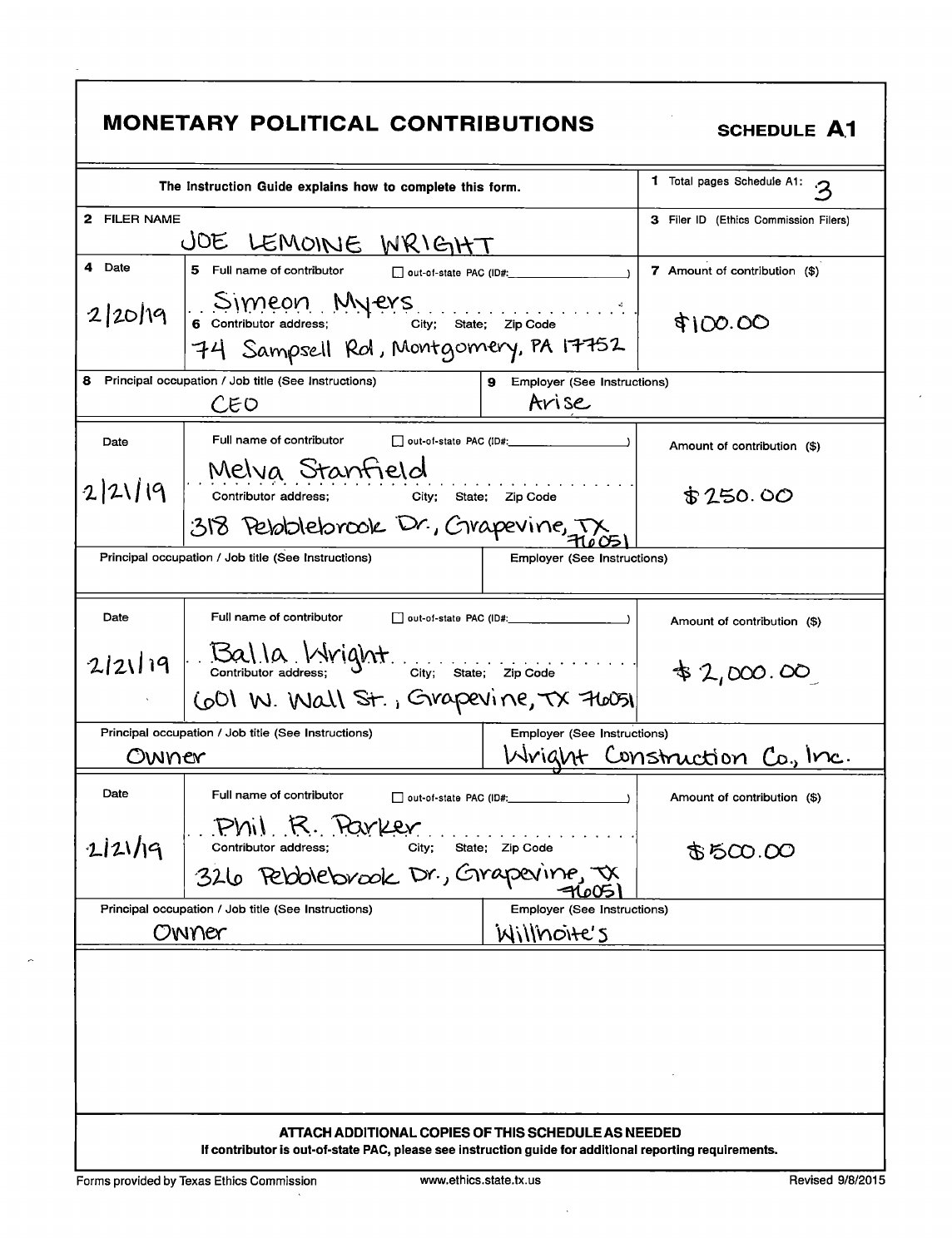|                                                                                           | <b>MONETARY POLITICAL CONTRIBUTIONS</b>                          |                                                     | <b>SCHEDULE A1</b>                    |
|-------------------------------------------------------------------------------------------|------------------------------------------------------------------|-----------------------------------------------------|---------------------------------------|
|                                                                                           | The Instruction Guide explains how to complete this form.        |                                                     | 1 Total pages Schedule A1:<br>3       |
| 2 FILER NAME                                                                              | JOE LEMOINE WRIGHT                                               |                                                     | 3 Filer ID (Ethics Commission Filers) |
| 4 Date                                                                                    | 5 Full name of contributor                                       | $\Box$ out-of-state PAC (ID#:                       | 7 Amount of contribution (\$)         |
| 2/21/19                                                                                   | Jeannette Parker<br>6 Contributor address; City;                 | State; Zip Code                                     | \$500,00                              |
|                                                                                           | 326 Peloblebrook Dr., Grapevine, TX 76051                        |                                                     |                                       |
|                                                                                           | 8 Principal occupation / Job title (See Instructions)            | <b>9</b> Employer (See Instructions)                |                                       |
| Date                                                                                      | Full name of contributor                                         |                                                     | Amount of contribution (\$)           |
| 2 21 19                                                                                   | L. Eric Parker<br>City; State; Zip Code<br>Contributor address;  |                                                     | \$100.00                              |
|                                                                                           | SLOD Dove Creek Place, Grapevine, TX                             |                                                     |                                       |
|                                                                                           | Principal occupation / Job title (See Instructions)              | Employer (See Instructions)                         |                                       |
| Date                                                                                      | Full name of contributor                                         | out-of-state PAC (ID#:                              | Amount of contribution (\$)           |
| Mark : Sue Wykes<br>3125/19<br>City; State; Zip Code<br>Contributor address;              |                                                                  |                                                     | $\frac{1}{2}$ ), DOO. OO              |
|                                                                                           | 525 E. Worth St., Grapevine, TX 76051                            |                                                     |                                       |
|                                                                                           | Principal occupation / Job title (See Instructions)              | <b>Employer (See Instructions)</b>                  |                                       |
| Date                                                                                      | Full name of contributor<br>$\Box$ out-of-state PAC (ID#: $\Box$ |                                                     | Amount of contribution (\$)           |
| and the company of the company of the<br>Contributor address:<br>City;<br>State; Zip Code |                                                                  |                                                     |                                       |
|                                                                                           | Principal occupation / Job title (See Instructions)              | Employer (See Instructions)                         |                                       |
|                                                                                           |                                                                  |                                                     |                                       |
|                                                                                           |                                                                  |                                                     |                                       |
|                                                                                           |                                                                  |                                                     |                                       |
|                                                                                           |                                                                  |                                                     |                                       |
|                                                                                           |                                                                  |                                                     |                                       |
|                                                                                           |                                                                  | ATTACH ADDITIONAL COPIES OF THIS SCHEDULE AS NEEDED |                                       |

 $\sim$   $\sim$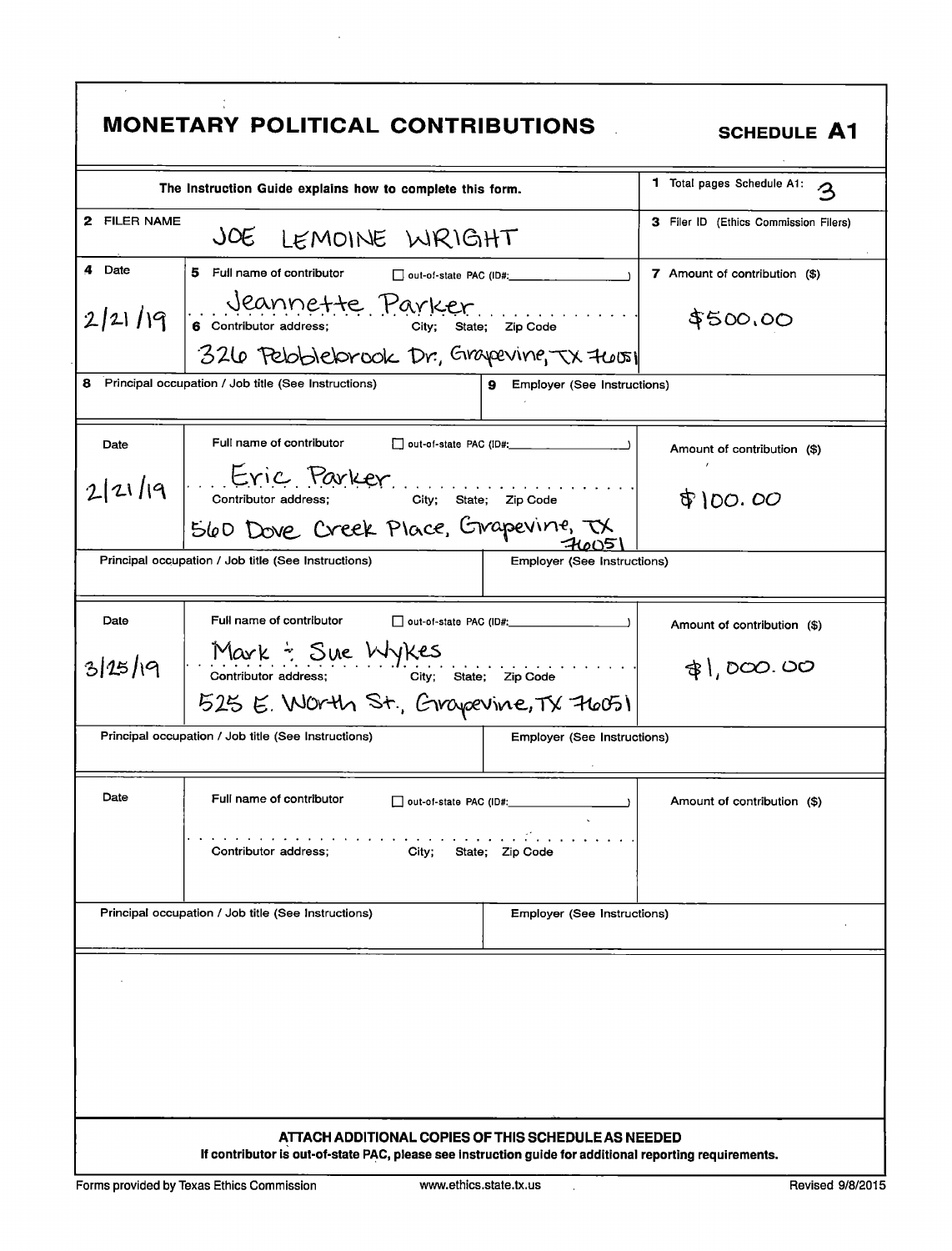|                   | NON-MONETARY (IN-KIND) POLITICAL<br><b>CONTRIBUTIONS</b>                                                                                                              |    | <b>SCHEDULE A2</b>                                                                                                                                                                 |
|-------------------|-----------------------------------------------------------------------------------------------------------------------------------------------------------------------|----|------------------------------------------------------------------------------------------------------------------------------------------------------------------------------------|
|                   | The Instruction Guide explains how to complete this form.                                                                                                             |    | <b>1</b> Total pages Schedule A2:                                                                                                                                                  |
| 2 FILER NAME      | JOE LEMOINE WRIGHT                                                                                                                                                    |    | 3 Filer ID (Ethics Commission Filers)                                                                                                                                              |
|                   | 4 TOTAL OF UNITEMIZED IN-KIND POLITICAL CONTRIBUTIONS                                                                                                                 |    | S                                                                                                                                                                                  |
| 5 Date<br>1/18/19 | 6 Full name of contributor<br>out-of-state PAC (ID#:<br>Kindal Ann Kreamer<br>7 Contributor address; City; State; Zip Code<br>205 E. College St., Grapevine, TX 96051 |    | 8 Amount of<br>. 9 In-kind contribution<br>Contribution \$.<br>description<br>Website clomain<br>\$44.32<br>registration<br>Check if travel outside of Texas. Complete Schedule T. |
|                   | 10 Principal occupation / Job title (FOR NON-JUDICIAL) (See Instructions)<br>General Counsel<br>12 Contributor's principal occupation (FOR JUDICIAL)                  | 11 | Employer (FOR NON-JUDICIAL) (See Instructions)<br>Wrialnt Construction Co.<br>Contributor's job title (FOR JUDICIAL) (See Instructions)                                            |
|                   | <b>14 Contributor's employer/law firm (FOR JUDICIAL)</b>                                                                                                              |    | 15 Law firm of contributor's spouse (if any) (FOR JUDICIAL)                                                                                                                        |
|                   | <b>16</b> If contributor is a child, law firm of parent(s) (if any) (FOR JUDICIAL)                                                                                    |    |                                                                                                                                                                                    |
| Date              | Full name of contributor<br>out-of-state PAC (ID#:<br>Contributor address;<br>City;<br>State;<br>Zip Code                                                             |    | Amount of<br>In-kind contribution<br>Contribution \$<br>description                                                                                                                |
|                   | Principal occupation / Job title (FOR NON-JUDICIAL) (See Instructions)                                                                                                |    | Check if travel outside of Texas. Complete Schedule T.<br>Employer (FOR NON-JUDICIAL) (See Instructions)                                                                           |
|                   | Contributor's principal occupation (FOR JUDICIAL)                                                                                                                     |    | Contributor's job title (FOR JUDICIAL) (See Instructions)                                                                                                                          |
|                   | Contributor's employer/law firm (FOR JUDICIAL)                                                                                                                        |    | Law firm of contributor's spouse (if any) (FOR JUDICIAL)                                                                                                                           |
|                   | If contributor is a child, law firm of parent(s) (if any) (FOR JUDICIAL)                                                                                              |    |                                                                                                                                                                                    |
|                   | ÷                                                                                                                                                                     |    |                                                                                                                                                                                    |
|                   | ATTACH ADDITIONAL COPIES OF THIS SCHEDULE AS NEEDED<br>If contributor is out-of-state PAC, please see instruction guide for additional reporting requirements.        |    |                                                                                                                                                                                    |

 $\zeta=1$ 

 $\overline{a}$ 

 $\lambda$ 

 $\ddot{\phantom{a}}$ 

 $\sim$   $\sim$ 

 $\bar{\mathcal{A}}$ 

 $\int$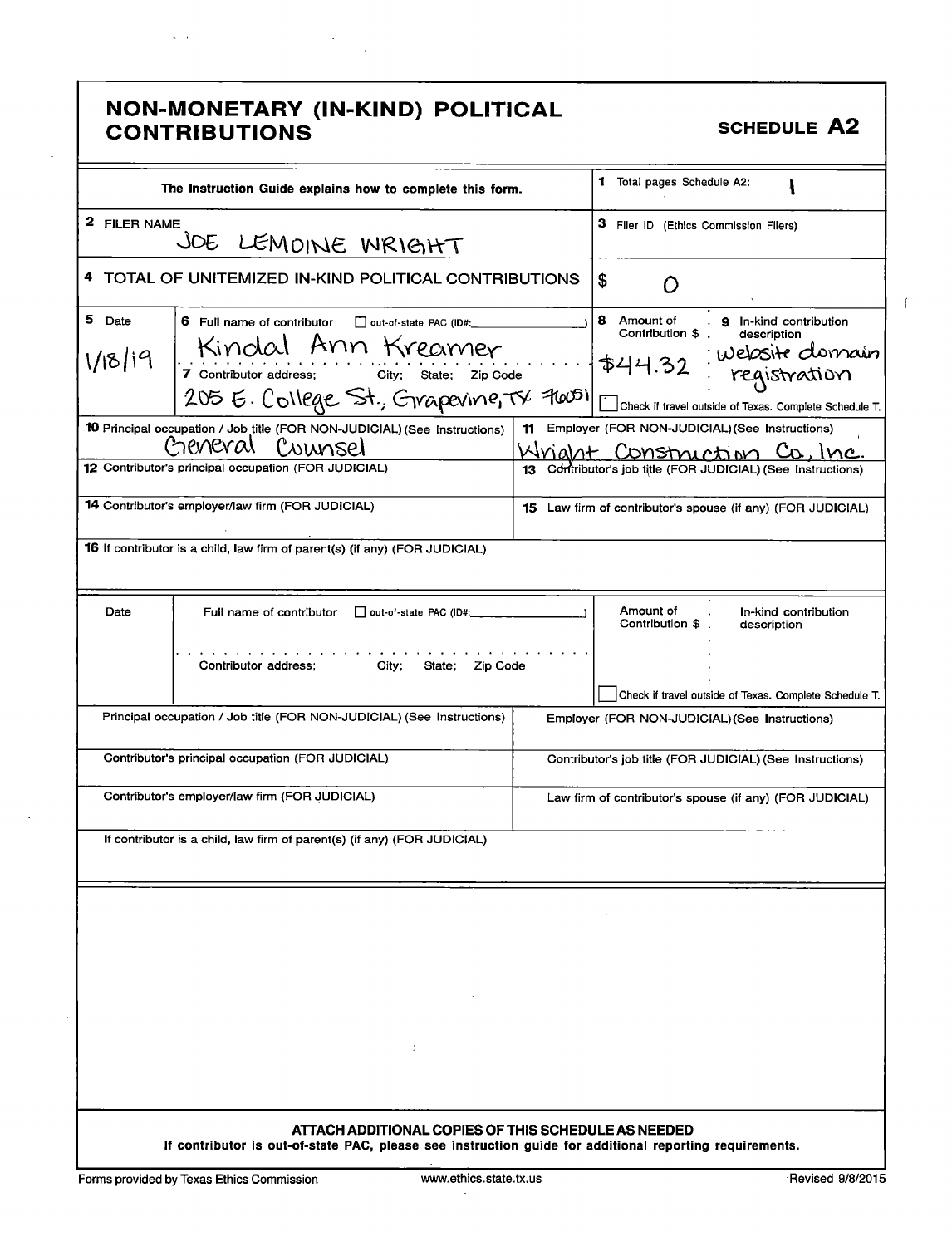| <b>LOANS</b>                                                                                                                                                                                                                                         |                                                           |                                                                                        | <b>SCHEDULE E</b>                         |
|------------------------------------------------------------------------------------------------------------------------------------------------------------------------------------------------------------------------------------------------------|-----------------------------------------------------------|----------------------------------------------------------------------------------------|-------------------------------------------|
|                                                                                                                                                                                                                                                      | The Instruction Guide explains how to complete this form. |                                                                                        | 1<br>Total pages Schedule E:              |
| 2<br><b>FILER NAME</b><br>$\triangle$                                                                                                                                                                                                                | LEMOINE WRIGHT                                            |                                                                                        | Filer ID (Ethics Commission Filers)<br>з. |
| 4                                                                                                                                                                                                                                                    | TOTAL OF UNITEMIZED LOANS                                 |                                                                                        | \$                                        |
| 5<br>Date of loan                                                                                                                                                                                                                                    | Name of lender<br>7                                       | $\Box$ out-of-state PAC (ID#: $\Box$                                                   | 9.<br>Loan Amount (\$)                    |
| 2/20119                                                                                                                                                                                                                                              | Lemoine Wright                                            |                                                                                        | \$10,000.00                               |
| 6<br>Is lender<br>a financial                                                                                                                                                                                                                        | 8 Lender address;<br>City;                                | Zip Code<br>State;                                                                     | 10 Interest rate                          |
| Institution?                                                                                                                                                                                                                                         | 213 E. College St., Grapevine, TX                         |                                                                                        | 11 Maturity date                          |
| Y                                                                                                                                                                                                                                                    |                                                           | 74051                                                                                  | N/A                                       |
|                                                                                                                                                                                                                                                      | 12 Principal occupation / Job title (See Instructions)    | <b>13 Employer (See Instructions)</b>                                                  |                                           |
| President                                                                                                                                                                                                                                            |                                                           | Wright Construction Co., Inc.                                                          |                                           |
| <b>14 Description of Collateral</b>                                                                                                                                                                                                                  |                                                           | 15 Check if personal funds were deposited into political<br>account (See Instructions) |                                           |
| $\mathbf \Xi$ none                                                                                                                                                                                                                                   |                                                           | Ø                                                                                      |                                           |
| 16 GUARANTOR<br><b>INFORMATION</b>                                                                                                                                                                                                                   | 17 Name of guarantor                                      |                                                                                        | 19 Amount Guaranteed (\$)                 |
| $\mathbf{\nabla}$ not applicable<br>20 Principal Occupation (See Instructions)                                                                                                                                                                       | <b>18 Guarantor address;</b><br>City;                     | State;<br>Zip Code<br>21 Employer (See Instructions)                                   |                                           |
| Date of loan                                                                                                                                                                                                                                         | Name of lender                                            | out-of-state PAC (ID#:                                                                 | Loan Amount (\$)                          |
| 3/13/19                                                                                                                                                                                                                                              | emoine Wright                                             |                                                                                        | <b>ずに,000.00</b>                          |
| Is lender<br>a financial                                                                                                                                                                                                                             | Lender address;<br>City;                                  | Zip Code<br>State;                                                                     | Interest rate<br>N/A                      |
| Institution?                                                                                                                                                                                                                                         | 213 E. College St., Grapevine, TX                         |                                                                                        | <b>Maturity date</b>                      |
| Y<br>N                                                                                                                                                                                                                                               |                                                           | FLOO51                                                                                 | N/A                                       |
|                                                                                                                                                                                                                                                      | Principal occupation / Job title (See Instructions)       | Employer (See Instructions)                                                            |                                           |
| President                                                                                                                                                                                                                                            |                                                           | MNUUL                                                                                  | Construction Co.,<br>Inc.                 |
| Description of Collateral                                                                                                                                                                                                                            |                                                           | Check if personal funds were deposited into political<br>account (See Instructions)    |                                           |
| $\mathbf{\Sigma}$ none                                                                                                                                                                                                                               |                                                           | $\boxtimes$                                                                            |                                           |
| <b>GUARANTOR</b><br><b>INFORMATION</b>                                                                                                                                                                                                               | Name of guarantor                                         |                                                                                        | Amount Guaranteed (\$)                    |
| Guarantor address;<br>City;<br>State;<br>Zip Code                                                                                                                                                                                                    |                                                           |                                                                                        |                                           |
| not applicable                                                                                                                                                                                                                                       |                                                           |                                                                                        |                                           |
|                                                                                                                                                                                                                                                      | Principal Occupation (See Instructions)                   | Employer (See Instructions)                                                            |                                           |
| ATTACH ADDITIONAL COPIES OF THIS SCHEDULE AS NEEDED<br>If lender is out-of-state PAC, please see instruction guide for additional reporting requirements.<br>www.ethics.state.tx.us<br>Revised 9/8/2015<br>Forms provided by Texas Ethics Commission |                                                           |                                                                                        |                                           |

 $\bar{L}$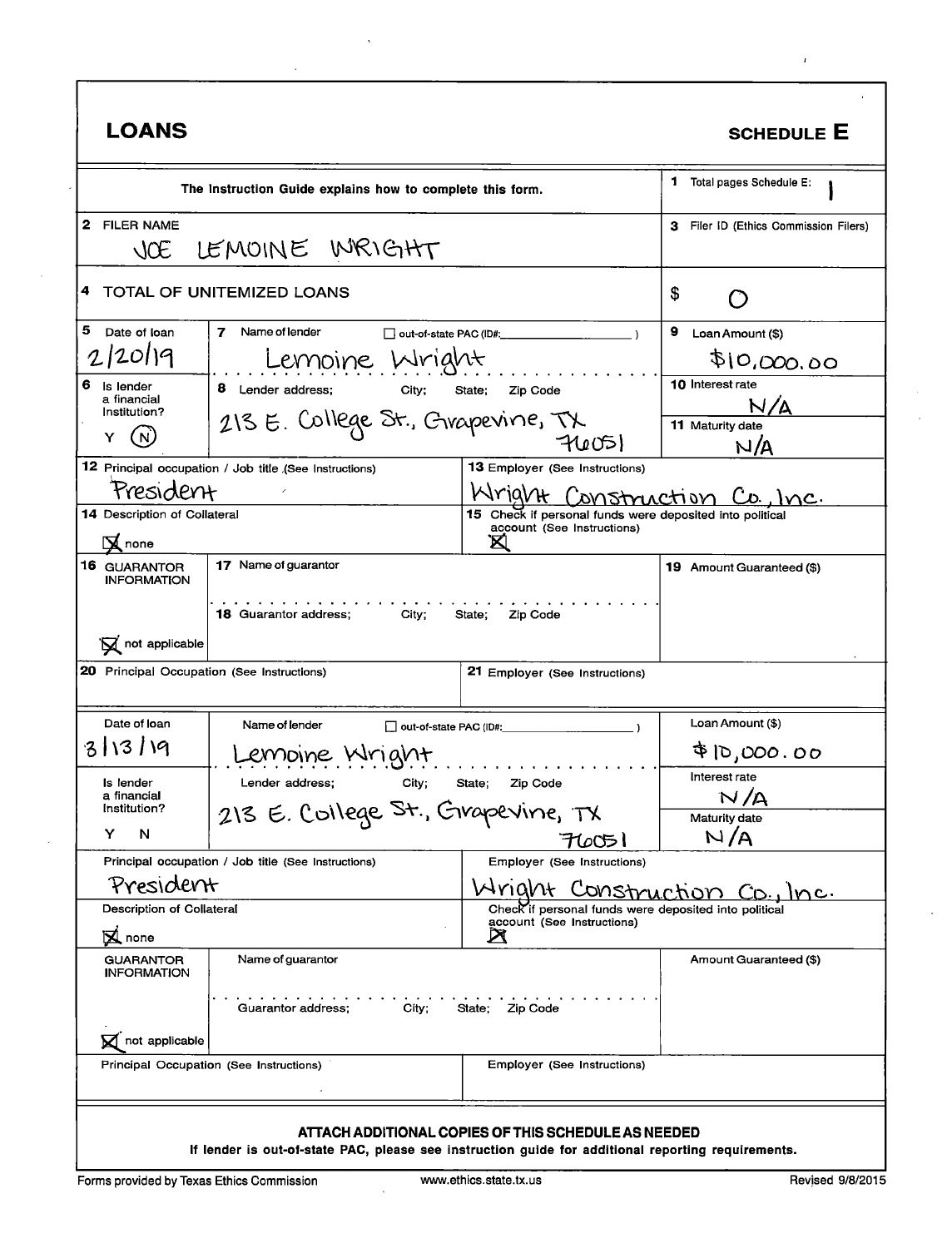**SCHEDULE F1** 

| <b>EXPENDITURE CATEGORIES FOR BOX 8(a)</b>                                                                                                                                                   |                                                                                                                                                                                                                            |                                                                                                                                                                                                                                                                                              |  |
|----------------------------------------------------------------------------------------------------------------------------------------------------------------------------------------------|----------------------------------------------------------------------------------------------------------------------------------------------------------------------------------------------------------------------------|----------------------------------------------------------------------------------------------------------------------------------------------------------------------------------------------------------------------------------------------------------------------------------------------|--|
| <b>Advertising Expense</b><br>Accounting/Banking<br><b>Consulting Expense</b><br>Contributions/Donations Made By<br>Candidate/Officeholder/Political Committee<br><b>Credit Card Payment</b> | <b>Event Expense</b><br>Fees<br>Food/Beverage Expense<br>Polling Expense<br>Gift/Awards/Memorials Expense<br><b>Printing Expense</b><br><b>Legal Services</b><br>The Instruction Guide explains how to complete this form. | Loan Repayment/Reimbursement<br>Solicitation/Fundraising Expense<br>Office Overhead/Rental Expense<br>Transportation Equipment & Related Expense<br><b>Travel In District</b><br><b>Travel Out Of District</b><br>Salaries/Wages/Contract Labor<br>Other (enter a category not listed above) |  |
| 1 Total pages Schedule F1: 2 FILER NAME                                                                                                                                                      |                                                                                                                                                                                                                            | 3 Filer ID (Ethics Commission Filers)                                                                                                                                                                                                                                                        |  |
|                                                                                                                                                                                              | JOE LEMOINE WRIGHT                                                                                                                                                                                                         |                                                                                                                                                                                                                                                                                              |  |
| 4 Date                                                                                                                                                                                       | 5 Payee name                                                                                                                                                                                                               |                                                                                                                                                                                                                                                                                              |  |
| 2112119<br>6 Amount (\$)                                                                                                                                                                     | Fields Communications LLC<br>7 Pavee address:<br>City;<br>State:                                                                                                                                                           |                                                                                                                                                                                                                                                                                              |  |
| \$2,250.00                                                                                                                                                                                   | 5200 Rustle Leaf Drive, Arlington, TX 76017                                                                                                                                                                                |                                                                                                                                                                                                                                                                                              |  |
| 8                                                                                                                                                                                            | (a) Category (See Categories listed at the top of this schedule)                                                                                                                                                           | (b) Description                                                                                                                                                                                                                                                                              |  |
| <b>PURPOSE</b>                                                                                                                                                                               |                                                                                                                                                                                                                            | Check if travel outside of Texas. Complete Schedule T.                                                                                                                                                                                                                                       |  |
| ОF<br><b>EXPENDITURE</b>                                                                                                                                                                     | Consulting Expense                                                                                                                                                                                                         | Check if Austin, TX, officeholder living expense                                                                                                                                                                                                                                             |  |
|                                                                                                                                                                                              |                                                                                                                                                                                                                            | campaign<br>Services                                                                                                                                                                                                                                                                         |  |
| <b>9</b> Complete ONLY if direct<br>expenditure to benefit C/OH                                                                                                                              | Candidate / Officeholder name                                                                                                                                                                                              | Office sought<br>Office held                                                                                                                                                                                                                                                                 |  |
| Date                                                                                                                                                                                         | Payee name                                                                                                                                                                                                                 |                                                                                                                                                                                                                                                                                              |  |
| 2 12 19                                                                                                                                                                                      | Media Group<br>Mayes                                                                                                                                                                                                       |                                                                                                                                                                                                                                                                                              |  |
| Amount (\$)                                                                                                                                                                                  | Payee address;<br>City; State; Zip Code                                                                                                                                                                                    |                                                                                                                                                                                                                                                                                              |  |
| Creekwood Dr., Sunnyvale, TX 75182<br>\$1,850.00<br>312                                                                                                                                      |                                                                                                                                                                                                                            |                                                                                                                                                                                                                                                                                              |  |
|                                                                                                                                                                                              | Category (See Categories listed at the top of this schedule)                                                                                                                                                               | Description                                                                                                                                                                                                                                                                                  |  |
| <b>PURPOSE</b>                                                                                                                                                                               |                                                                                                                                                                                                                            | Check if travel outside of Texas. Complete Schedule T.                                                                                                                                                                                                                                       |  |
| OF<br><b>EXPENDITURE</b>                                                                                                                                                                     | Consulting Expense                                                                                                                                                                                                         | Check if Austin, TX, officeholder living expense                                                                                                                                                                                                                                             |  |
|                                                                                                                                                                                              |                                                                                                                                                                                                                            | Campaign Services                                                                                                                                                                                                                                                                            |  |
| Complete ONLY if direct<br>expenditure to benefit C/OH                                                                                                                                       | Candidate / Officeholder name                                                                                                                                                                                              | Office sought<br>Office held                                                                                                                                                                                                                                                                 |  |
| Date                                                                                                                                                                                         | Payee name                                                                                                                                                                                                                 |                                                                                                                                                                                                                                                                                              |  |
| 2/22/19                                                                                                                                                                                      | JG Media/ Community Impact                                                                                                                                                                                                 |                                                                                                                                                                                                                                                                                              |  |
| Amount (\$)                                                                                                                                                                                  | Payee address:<br>City; State; Zip Code                                                                                                                                                                                    |                                                                                                                                                                                                                                                                                              |  |
| B1,040.00                                                                                                                                                                                    | 3600 E.Palm Valley Blvd. Box#3,Round Rock,TX 78665                                                                                                                                                                         |                                                                                                                                                                                                                                                                                              |  |
|                                                                                                                                                                                              | Category (See Categories listed at the top of this schedule)                                                                                                                                                               | Description                                                                                                                                                                                                                                                                                  |  |
| <b>PURPOSE</b><br>OF                                                                                                                                                                         |                                                                                                                                                                                                                            | Check if travel outside of Texas. Complete Schedule T.                                                                                                                                                                                                                                       |  |
| <b>EXPENDITURE</b>                                                                                                                                                                           | Advertising Expense                                                                                                                                                                                                        | Check if Austin, TX, officeholder living expense                                                                                                                                                                                                                                             |  |
|                                                                                                                                                                                              |                                                                                                                                                                                                                            | political advertising                                                                                                                                                                                                                                                                        |  |
| Complete ONLY if direct<br>expenditure to benefit C/OH                                                                                                                                       | Candidate / Officeholder name                                                                                                                                                                                              | Office sought<br>Office held                                                                                                                                                                                                                                                                 |  |
|                                                                                                                                                                                              | ATTACH ADDITIONAL COPIES OF THIS SCHEDULE AS NEEDED                                                                                                                                                                        |                                                                                                                                                                                                                                                                                              |  |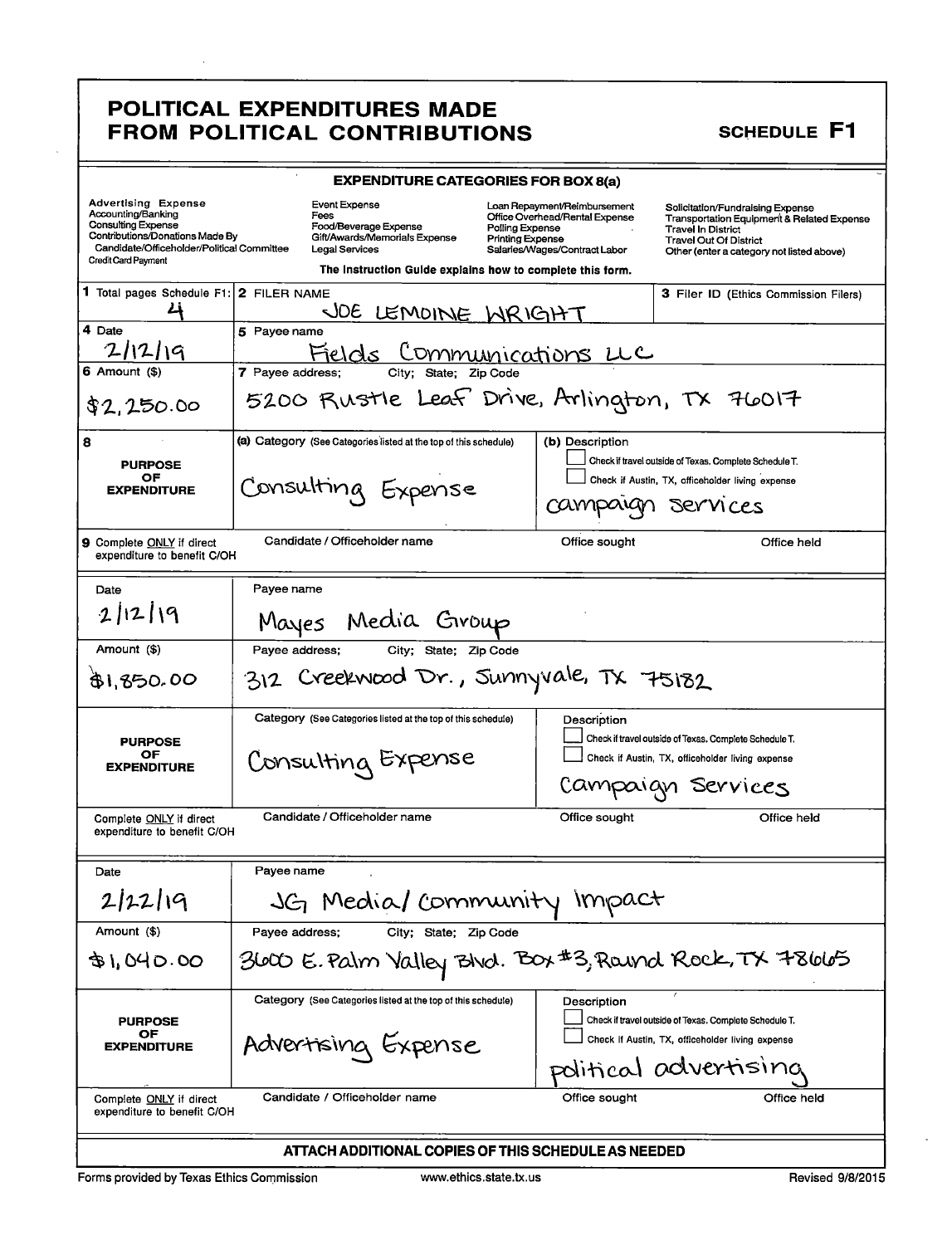| <b>EXPENDITURE CATEGORIES FOR BOX 8(a)</b>                                                                                                                                            |                                                                                                                                                                                                                     |                                                                                                 |                                                                                                                                                                                                      |
|---------------------------------------------------------------------------------------------------------------------------------------------------------------------------------------|---------------------------------------------------------------------------------------------------------------------------------------------------------------------------------------------------------------------|-------------------------------------------------------------------------------------------------|------------------------------------------------------------------------------------------------------------------------------------------------------------------------------------------------------|
| <b>Advertising Expense</b><br>Accounting/Banking<br><b>Consulting Expense</b><br>Contributions/Donations Made By<br>Candidate/Officeholder/Political Committee<br>Credit Card Payment | Event Expense<br>Fees<br>Food/Beverage Expense<br>Polling Expense<br>Gift/Awards/Memorials Expense<br><b>Printing Expense</b><br><b>Legal Services</b><br>The Instruction Guide explains how to complete this form. | Loan Repayment/Reimbursement<br>Office Overhead/Rental Expense<br>Salaries/Wages/Contract Labor | Solicitation/Fundraising Expense<br><b>Transportation Equipment &amp; Related Expense</b><br><b>Travel In District</b><br><b>Travel Out Of District</b><br>Other (enter a category not listed above) |
| $1$ Total pages Schedule F1: $2$ FILER NAME                                                                                                                                           | LEMOINE KIRIGHT<br>C                                                                                                                                                                                                |                                                                                                 | 3 Filer ID (Ethics Commission Filers)                                                                                                                                                                |
| 4 Date                                                                                                                                                                                | 5 Payee name                                                                                                                                                                                                        |                                                                                                 |                                                                                                                                                                                                      |
| <b>6</b> Amount (\$)                                                                                                                                                                  | <u>Mayes Media Group</u><br><b>7</b> Pavee address:<br>City:                                                                                                                                                        |                                                                                                 |                                                                                                                                                                                                      |
| 31,850.00                                                                                                                                                                             | 312 Creekwood Dr., Sunnyvale, TX 75182                                                                                                                                                                              |                                                                                                 |                                                                                                                                                                                                      |
| 8                                                                                                                                                                                     | (a) Category (See Categories listed at the top of this schedule)                                                                                                                                                    | (b) Description                                                                                 |                                                                                                                                                                                                      |
| <b>PURPOSE</b><br>OF                                                                                                                                                                  |                                                                                                                                                                                                                     |                                                                                                 | Check if travel outside of Texas. Complete Schedule T.<br>Check if Austin, TX, officeholder living expense                                                                                           |
| <b>EXPENDITURE</b>                                                                                                                                                                    | Advertising Expense                                                                                                                                                                                                 | Website                                                                                         | Desian                                                                                                                                                                                               |
| 9 Complete ONLY if direct<br>expenditure to benefit C/OH                                                                                                                              | Candidate / Officeholder name                                                                                                                                                                                       | Office sought                                                                                   | Office held<br>$\Delta$                                                                                                                                                                              |
| Date                                                                                                                                                                                  | Payee name                                                                                                                                                                                                          |                                                                                                 |                                                                                                                                                                                                      |
| 35 19                                                                                                                                                                                 | <u>Mayes Med</u>                                                                                                                                                                                                    |                                                                                                 |                                                                                                                                                                                                      |
| Amount (\$)                                                                                                                                                                           | $\overline{\text{City}}$ ;<br>Pavee address:                                                                                                                                                                        |                                                                                                 |                                                                                                                                                                                                      |
| \$3,846.69                                                                                                                                                                            | 312 Creekwood Dr., Sunnyvale, TX 75182                                                                                                                                                                              |                                                                                                 |                                                                                                                                                                                                      |
| <b>PURPOSE</b><br>OF<br><b>EXPENDITURE</b>                                                                                                                                            | Category (See Categories listed at the top of this schedule)<br>Advertising Expense                                                                                                                                 | Description                                                                                     | Check if travel outside of Texas. Complete Schedule T.<br>Check if Austin, TX, officeholder living expense<br>Campaign Signs                                                                         |
| Complete ONLY if direct<br>expenditure to benefit C/OH                                                                                                                                | Candidate / Officeholder name                                                                                                                                                                                       | Office sought                                                                                   | Office held                                                                                                                                                                                          |
| Date                                                                                                                                                                                  | Payee name                                                                                                                                                                                                          |                                                                                                 |                                                                                                                                                                                                      |
| 315119                                                                                                                                                                                | Media<br>Mayes                                                                                                                                                                                                      |                                                                                                 |                                                                                                                                                                                                      |
| Amount (\$)                                                                                                                                                                           | Pavee address:                                                                                                                                                                                                      |                                                                                                 |                                                                                                                                                                                                      |
| \$1,462.13                                                                                                                                                                            | 312 Creekwood Dr., Sunnyvale, TX 75182                                                                                                                                                                              |                                                                                                 |                                                                                                                                                                                                      |
| <b>PURPOSE</b><br>ОF<br><b>EXPENDITURE</b>                                                                                                                                            | Category (See Categories listed at the top of this schedule)<br>Advertising Expense                                                                                                                                 | Description<br>politica                                                                         | Check if travel outside of Texas. Complete Schedule T.<br>Check if Austin, TX, officeholder living expense<br>advertising                                                                            |
| Complete ONLY if direct<br>expenditure to benefit C/OH                                                                                                                                | Candidate / Officeholder name                                                                                                                                                                                       |                                                                                                 |                                                                                                                                                                                                      |
|                                                                                                                                                                                       | ATTACH ADDITIONAL COPIES OF THIS SCHEDULE AS NEEDED                                                                                                                                                                 |                                                                                                 |                                                                                                                                                                                                      |

 $\bar{1}$ 

# SCHEDULE F1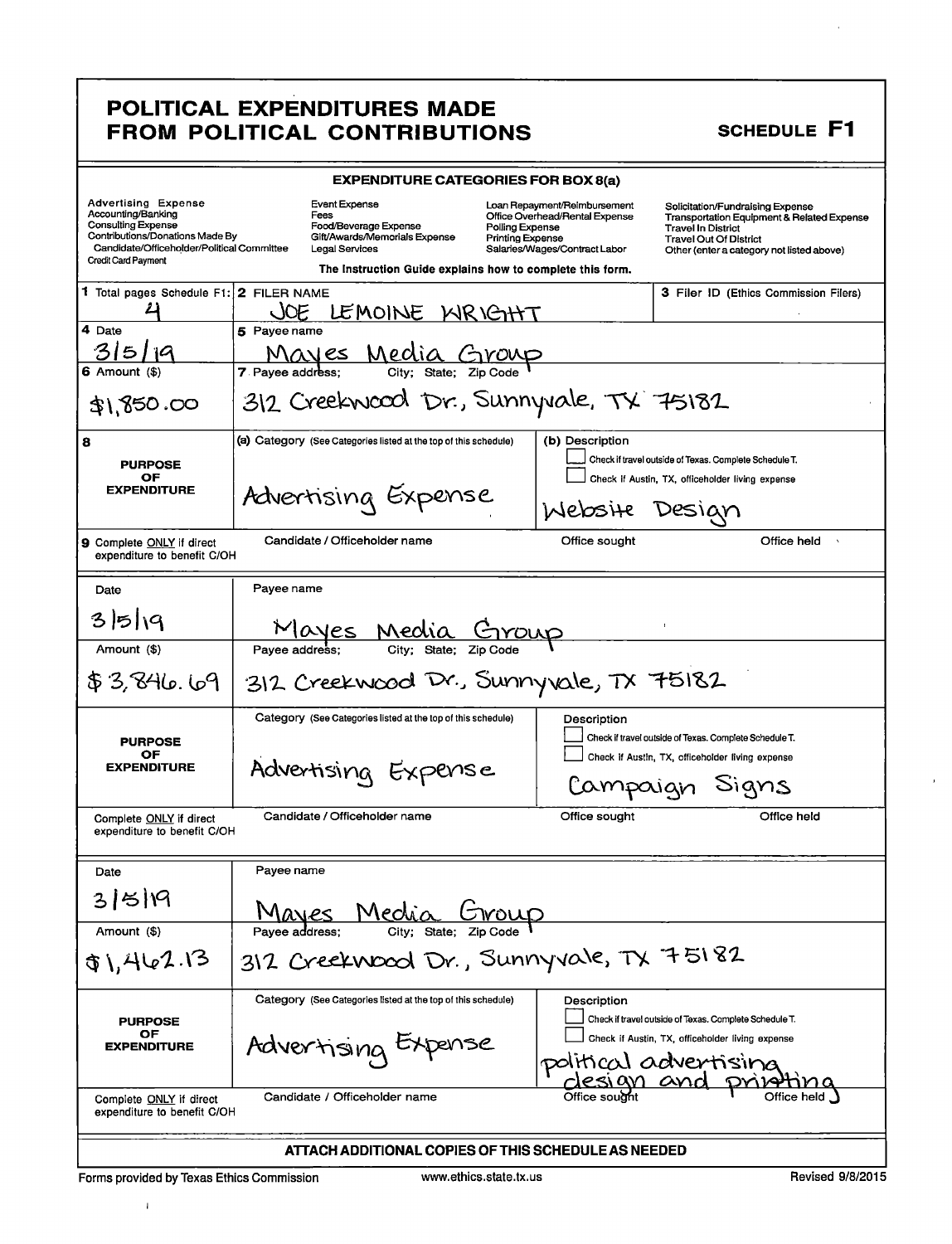#### **SCHEDULE F1**

|                                                                                                                                                                                       | <b>EXPENDITURE CATEGORIES FOR BOX 8(a)</b>                                                                                                                                                                   |                                                                                                                                                                                                                                                                                                          |  |
|---------------------------------------------------------------------------------------------------------------------------------------------------------------------------------------|--------------------------------------------------------------------------------------------------------------------------------------------------------------------------------------------------------------|----------------------------------------------------------------------------------------------------------------------------------------------------------------------------------------------------------------------------------------------------------------------------------------------------------|--|
| <b>Advertising Expense</b><br>Accounting/Banking<br>Consulting Expense<br>Contributions/Donations Made By<br>Candidate/Officeholder/Political Committee<br><b>Credit Card Payment</b> | Event Expense<br>Fees<br>Food/Beverage Expense<br>Polling Expense<br>Gift/Awards/Memorials Expense<br><b>Printing Expense</b><br>Legal Services<br>The Instruction Guide explains how to complete this form. | Loan Repayment/Reimbursement<br>Solicitation/Fundraising Expense<br>Office Overhead/Rental Expense<br><b>Transportation Equipment &amp; Related Expense</b><br><b>Travel In District</b><br><b>Travel Out Of District</b><br>Salaries/Wages/Contract Labor<br>Other (enter a category not listed above). |  |
| <b>1</b> Total pages Schedule F1:                                                                                                                                                     | 2 FILER NAME<br>WRIGHT<br><u>JOE LEMOINE</u>                                                                                                                                                                 | <b>3 Filer ID (Ethics Commission Filers)</b>                                                                                                                                                                                                                                                             |  |
| 4 Date                                                                                                                                                                                | 5 Payee name                                                                                                                                                                                                 |                                                                                                                                                                                                                                                                                                          |  |
| 5119<br>6 Amount (\$                                                                                                                                                                  | Mayes Media Group<br>7 Payee address:                                                                                                                                                                        |                                                                                                                                                                                                                                                                                                          |  |
| 8811.88                                                                                                                                                                               | 312 Creekwood TSr., Sunnyvale, TX 75182                                                                                                                                                                      |                                                                                                                                                                                                                                                                                                          |  |
| 8                                                                                                                                                                                     | (a) Category (See Categories listed at the top of this schedule)                                                                                                                                             | (b) Description<br>Check if travel outside of Texas. Complete Schedule T.                                                                                                                                                                                                                                |  |
| <b>PURPOSE</b><br>OF                                                                                                                                                                  | Advertising Expense                                                                                                                                                                                          | Check if Austin, TX, officeholder living expense                                                                                                                                                                                                                                                         |  |
| <b>EXPENDITURE</b>                                                                                                                                                                    |                                                                                                                                                                                                              |                                                                                                                                                                                                                                                                                                          |  |
| 9 Complete ONLY if direct<br>expenditure to benefit C/OH                                                                                                                              | Candidate / Officeholder name                                                                                                                                                                                | Office sought<br>Office held                                                                                                                                                                                                                                                                             |  |
| Date                                                                                                                                                                                  | Pavee name                                                                                                                                                                                                   |                                                                                                                                                                                                                                                                                                          |  |
| 35119                                                                                                                                                                                 | Mayes                                                                                                                                                                                                        |                                                                                                                                                                                                                                                                                                          |  |
| Amount (\$)                                                                                                                                                                           | Pavee address:                                                                                                                                                                                               |                                                                                                                                                                                                                                                                                                          |  |
| 312 Creek wood Dr., Sunnyvale, TX 75182<br>\$2,000.00                                                                                                                                 |                                                                                                                                                                                                              |                                                                                                                                                                                                                                                                                                          |  |
|                                                                                                                                                                                       | Category (See Categories listed at the top of this schedule)                                                                                                                                                 | Description                                                                                                                                                                                                                                                                                              |  |
| <b>PURPOSE</b><br>OF                                                                                                                                                                  |                                                                                                                                                                                                              | Check if travel outside of Texas. Complete Schedule T.<br>Check if Austin, TX, officeholder living expense                                                                                                                                                                                               |  |
| <b>EXPENDITURE</b>                                                                                                                                                                    | Consulting                                                                                                                                                                                                   | Campougn<br>Dervices                                                                                                                                                                                                                                                                                     |  |
| Complete ONLY if direct<br>expenditure to benefit C/OH                                                                                                                                | Candidate / Officeholder name                                                                                                                                                                                | Office sought<br>Office held                                                                                                                                                                                                                                                                             |  |
| Date                                                                                                                                                                                  | Payee name                                                                                                                                                                                                   |                                                                                                                                                                                                                                                                                                          |  |
| 317/19                                                                                                                                                                                | Fields Communications LLC                                                                                                                                                                                    |                                                                                                                                                                                                                                                                                                          |  |
| Amount (\$)                                                                                                                                                                           | Payee address;<br>City; State; Zip Code                                                                                                                                                                      |                                                                                                                                                                                                                                                                                                          |  |
| \$2,250.00                                                                                                                                                                            | 5200 Rustle Leaf Dr., Arlington, TX 76017                                                                                                                                                                    |                                                                                                                                                                                                                                                                                                          |  |
| <b>PURPOSE</b>                                                                                                                                                                        | Category (See Categories listed at the top of this schedule)                                                                                                                                                 | Description<br>Check if travel outside of Texas. Complete Schedule T.                                                                                                                                                                                                                                    |  |
| OF<br><b>EXPENDITURE</b>                                                                                                                                                              | Consulting txpense                                                                                                                                                                                           | Check if Austin, TX, officeholder living expense<br>Campaign services                                                                                                                                                                                                                                    |  |
| Complete ONLY if direct<br>expenditure to benefit C/OH                                                                                                                                | Candidate / Officeholder name                                                                                                                                                                                | Office held<br>Office sought                                                                                                                                                                                                                                                                             |  |
|                                                                                                                                                                                       | ATTACH ADDITIONAL COPIES OF THIS SCHEDULE AS NEEDED                                                                                                                                                          |                                                                                                                                                                                                                                                                                                          |  |
|                                                                                                                                                                                       |                                                                                                                                                                                                              |                                                                                                                                                                                                                                                                                                          |  |

Forms provided by Texas Ethics Commission

www.ethics.state.tx.us

l.

 $\lambda$